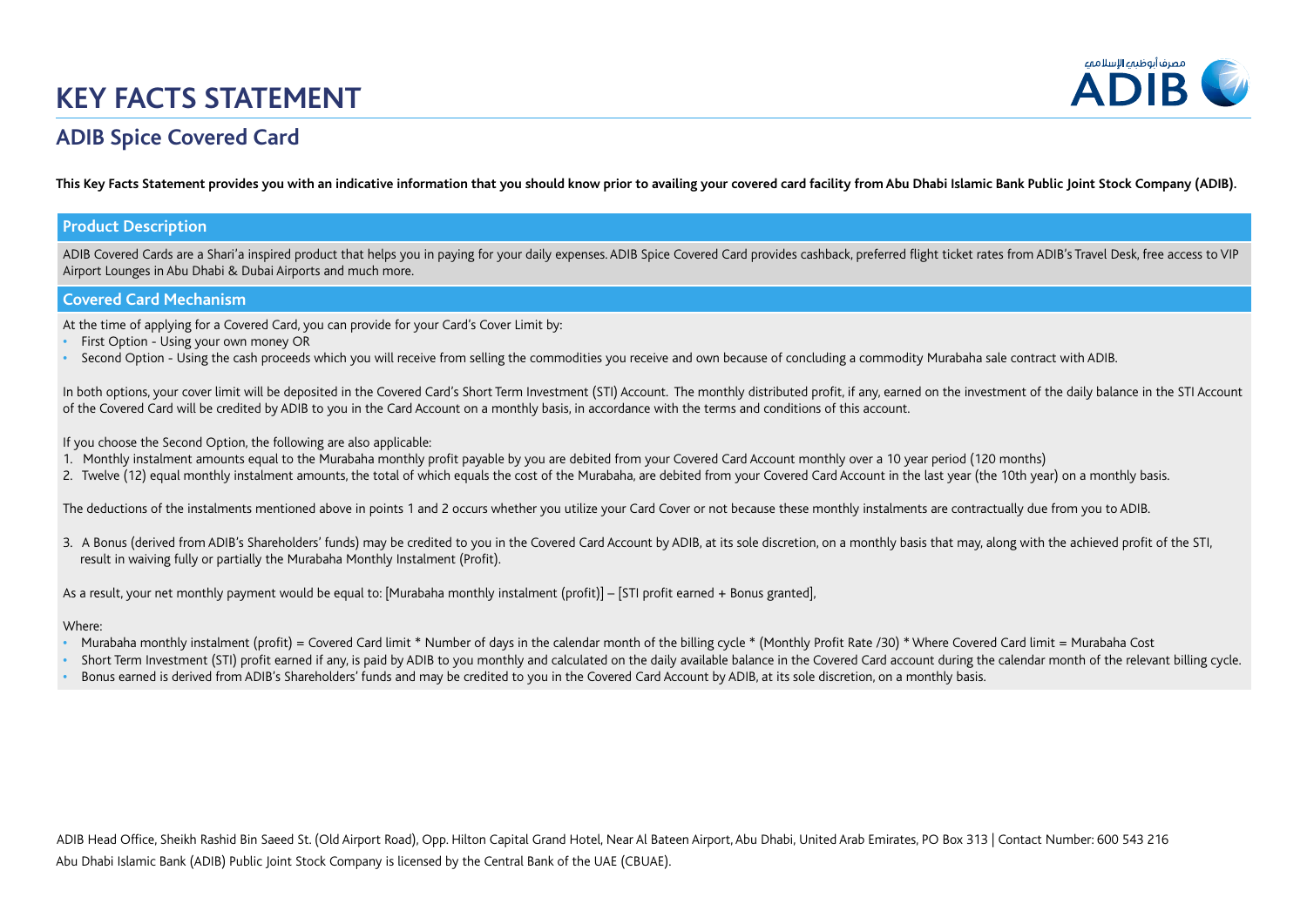# **KEY FACTS STATEMENT**



| <b>Murabaha Structure</b>                                              |                                                                                                                                                                                                                                                                  |                                                                                                                                                                                                                                                                                                                                                                                                              |  |  |  |
|------------------------------------------------------------------------|------------------------------------------------------------------------------------------------------------------------------------------------------------------------------------------------------------------------------------------------------------------|--------------------------------------------------------------------------------------------------------------------------------------------------------------------------------------------------------------------------------------------------------------------------------------------------------------------------------------------------------------------------------------------------------------|--|--|--|
| Murabaha Contract related to the Covered Card                          |                                                                                                                                                                                                                                                                  | Islamic contract between you and the Bank, under which the Bank sells to you an undivided common share in a quantity of specific commodities<br>that is owned by the Bank through Murabaha means on a deferred payment over 10 years tenor, where the Murabaha cost and the profit amount<br>are fully disclosed to you. To continue utilizing the card, it must be renewed after a period of 10 (ten) years |  |  |  |
| Murabaha Profit Amount                                                 |                                                                                                                                                                                                                                                                  | Profit paid by you to the Bank under the Murabaha sale contract, where both cost price and profit amount equal the total sale price.                                                                                                                                                                                                                                                                         |  |  |  |
| <b>Key Product Features</b>                                            |                                                                                                                                                                                                                                                                  |                                                                                                                                                                                                                                                                                                                                                                                                              |  |  |  |
| Minimum Payment                                                        | 5% of the monthly utilized amount of cover amount ("Present Balance") as shown in the monthly statement of the relevant statement period or<br>AED 100, whichever is higher.                                                                                     |                                                                                                                                                                                                                                                                                                                                                                                                              |  |  |  |
| Grace period                                                           | Up to 55 days from the date of transaction                                                                                                                                                                                                                       |                                                                                                                                                                                                                                                                                                                                                                                                              |  |  |  |
| <b>Cashback Benefits</b>                                               | • Spend a minimum of AED 5,000 in a month (locally & internationally) and enjoy:<br>1% cashback on all utility payments<br>4% cashback on fuel<br>7% cashback on all supermarket & grocery spends<br>9% cashback on all restaurant spends                        |                                                                                                                                                                                                                                                                                                                                                                                                              |  |  |  |
| ADIB Rewards Program                                                   | Get more with your ADIB Rewards program. Points earned can be used towards airline tickets and shopping mall vouchers. Earn 1 reward point for<br>every 1 AED you spend on your card domestically and earn 2 reward points on every 1 AED spent internationally. |                                                                                                                                                                                                                                                                                                                                                                                                              |  |  |  |
| Cash Withdrawal Limit                                                  | 100% of the Covered Limit                                                                                                                                                                                                                                        |                                                                                                                                                                                                                                                                                                                                                                                                              |  |  |  |
| Over Limit                                                             | You are not allowed to go over limit on transactions                                                                                                                                                                                                             |                                                                                                                                                                                                                                                                                                                                                                                                              |  |  |  |
| <b>Fees and Charges</b>                                                |                                                                                                                                                                                                                                                                  |                                                                                                                                                                                                                                                                                                                                                                                                              |  |  |  |
| Monthly Profit Rate (Fixed)                                            |                                                                                                                                                                                                                                                                  | Monthly profit rate for the ADIB Spice Covered Card is 3.09%                                                                                                                                                                                                                                                                                                                                                 |  |  |  |
| Annual Fee                                                             |                                                                                                                                                                                                                                                                  | AED 199 + VAT                                                                                                                                                                                                                                                                                                                                                                                                |  |  |  |
| Supplementary card issuance (5th card onwards)                         |                                                                                                                                                                                                                                                                  | AED 199 + VAT                                                                                                                                                                                                                                                                                                                                                                                                |  |  |  |
| Donation commitment to Charity in case of a late payment event         |                                                                                                                                                                                                                                                                  | <b>AED 100</b><br>This donation commitment is applied to your Covered Card account in case you make no payment<br>towards the due amount by the cycle date. Some part of this amount is retained by the Bank towards<br>actual collection expenses.                                                                                                                                                          |  |  |  |
| ATM Cash Withdrawal Fee <sup>1</sup>                                   |                                                                                                                                                                                                                                                                  | 3% of the withdrawal amount (minimum AED 99) + VAT                                                                                                                                                                                                                                                                                                                                                           |  |  |  |
| Card Replacement Fee <sup>2</sup>                                      |                                                                                                                                                                                                                                                                  | $AED$ 75 + VAT                                                                                                                                                                                                                                                                                                                                                                                               |  |  |  |
| Monthly Contribution related to Takaful Scheme (optional) <sup>3</sup> |                                                                                                                                                                                                                                                                  | 0.77 fils per AED 100 cover amount utilized                                                                                                                                                                                                                                                                                                                                                                  |  |  |  |

Includes cash withdrawal at ATMs, Exchange Houses or similar, transfer of the original cover of the Card to any ADIB Account. This will also include all Transactions at merchants classified as "Security Brokers/Dealers" (under Visa Merchant Category Code 6211) including but not limited to National Bonds Corporation Transactions. Additionally, such Transactions will not qualify for Miles, Cashback or any other reward scheme.

Abu Dhabi Islamic Bank (ADIB) Public Joint Stock Company is licensed by the Central Bank of the UAE (CBUAE). ADIB Head Office, Sheikh Rashid Bin Saeed St. (Old Airport Road), Opp. Hilton Capital Grand Hotel, Near Al Bateen Airport, Abu Dhabi, United Arab Emirates, PO Box 313 | Contact Number: 600 543 216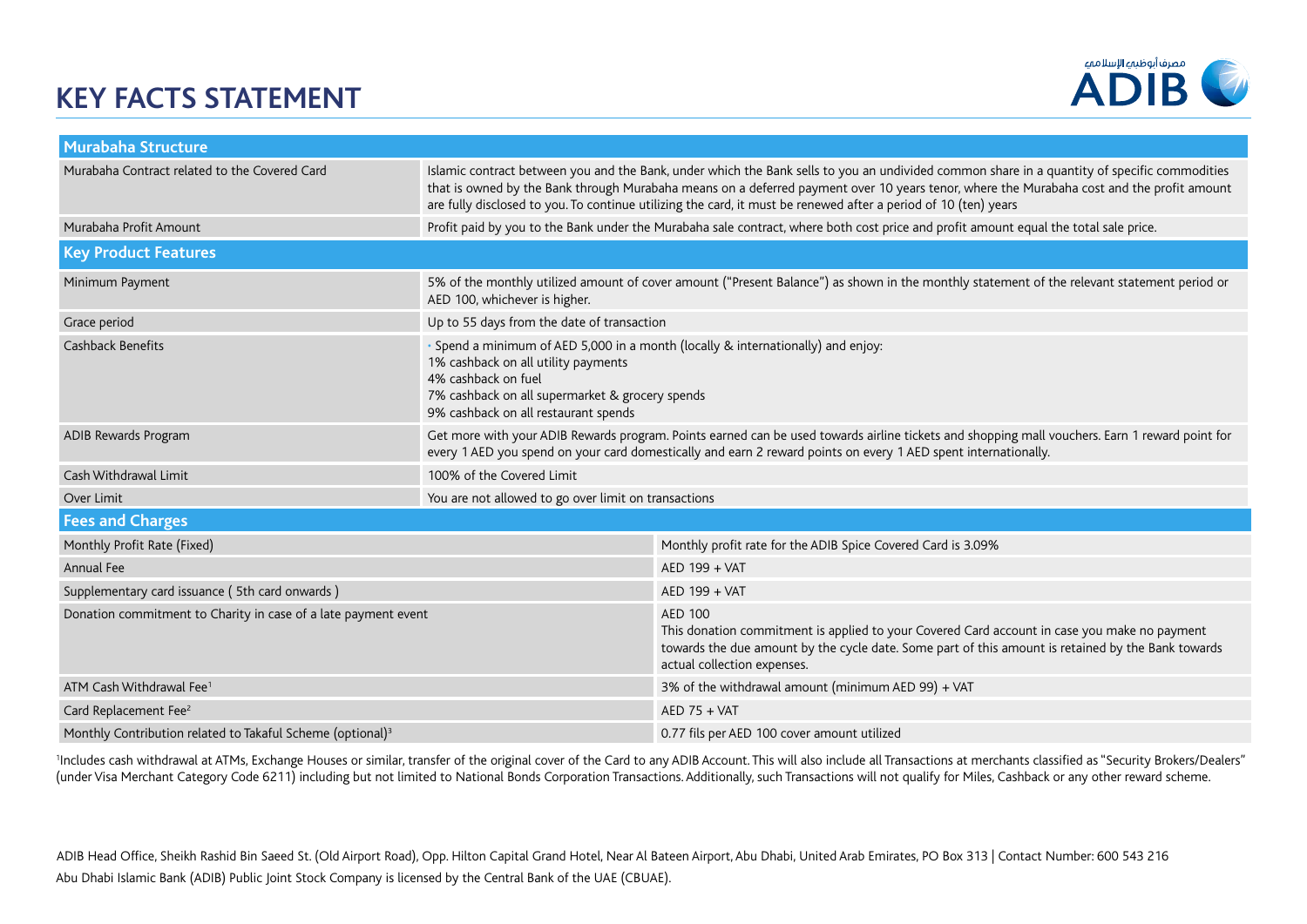# **KEY FACTS STATEMENT**



| Fee for liability/no liability certificate | $AED 50 + VAT$ |
|--------------------------------------------|----------------|
| Fee for copy of additional statement       | $AED 45 + VAT$ |
| Fee for copy of sales receipt              | $AED$ 25 + VAT |

Note: VAT means "value added tax" imposed on the supply of goods or services under Law No. 8 of 2017 and the related executive regulations or any similar future taxes. For a complete list for Schedule of charges please visit https://adib.com/en/SiteAssets/cards-documents/ADIB\_Covered-Cards\_Schedule-of-Charges\_and\_Fees.pdf. This is subject to change as per the instruction of Federal Tax Authority. VAT is exclusive on all above fees and charges unless specified.

#### **Key Requirements, Limitations, Obligations and Risks**

The following eligibility criteria as mandated by the UAE Central Bank will be applied while evaluating the applicant's eligibility for a covered card:

- 1. Minimum age of the consumer to be 21 years
- 2. Minimum monthly income of the consumer to be AED 5,000
- 3. Maximum Debt Service Ratio (total monthly obligations towards financial facilities as a component of monthly income) should not exceed 50% (30% for pensioners), 5% of which is related to your minimum Covered Card monthly payment

Note: You shall not provide your password or share your personal identification number (PIN) to anyone or leave them written down and accessible to others to observe.

| <b>Financial Terms</b>  |                                                                                                                         |
|-------------------------|-------------------------------------------------------------------------------------------------------------------------|
| Cover Amount            | The maximum amount available on the covered card for your use.                                                          |
|                         | Note: ADIB encourage you to use covered cards only for necessary expenditure.                                           |
| Minimum Monthly Payment | The minimum amount that you need to pay by the payment due date to ensure that the covered card account is not overdue. |
|                         |                                                                                                                         |

#### **Key Disclosures**

1. ADIB Covered Card Terms and Conditions apply that prohibit using ADIB Covered Card for any non-Shari'a complaint products/ services as determined by the Internal Shari'a Supervisory committee of ADIB including but not limited to, alcohol, pork products, gambling, tobacco, casinos, bars, nightclubs, merchants selling and/or providing pornography related products and/or services.

2. The Bank will share the cardholder's data and financial position with Al Etihad Credit Bureau as mandated by the UAE Central Bank. The facility extended and any delay/ missing payments will therefore have an impact on your credit history and ability to take other facilities.

#### **Amendment of Terms and Conditions and Schedule of Charges:**

The Bank reserves the right to amend the ADIB Covered Card Terms and Conditions, Schedule of Charges Banking Services and Tariff Board and other fees payable by the Cardholder from time to time after giving a notice period of at least 60 calendar days, after which the changes shall become effective.

Current ADIB Covered Card Terms and conditions are available at https://www.adib.ae/en/SiteAssets/Cards-terms-and-conditions/ADIB\_Covered-Card\_terms\_and\_conditions.pdf and Schedule of Charges are available at https://adib.com/en/SiteAssets/cards-documents/ADIB\_Covered-Cards\_Schedule-of-Charges\_and\_Fees.pdf

2 Will not be charged for damaged Cards if the Cardholder delivers the damaged Card to the Bank

 $^3$ The Monthly Contribution includes the Monthly Takaful Contribution and the fee of the arrangement, distribution and other services related to the Takaful scheme. For Takaful products, all contribution amounts are inclusive of VAT if applicable. For all Cards including Supplementary Cards, Monthly Contribution amount shall be linked to the Principal Card.

Abu Dhabi Islamic Bank (ADIB) Public Joint Stock Company is licensed by the Central Bank of the UAE (CBUAE). ADIB Head Office, Sheikh Rashid Bin Saeed St. (Old Airport Road), Opp. Hilton Capital Grand Hotel, Near Al Bateen Airport, Abu Dhabi, United Arab Emirates, PO Box 313 | Contact Number: 600 543 216